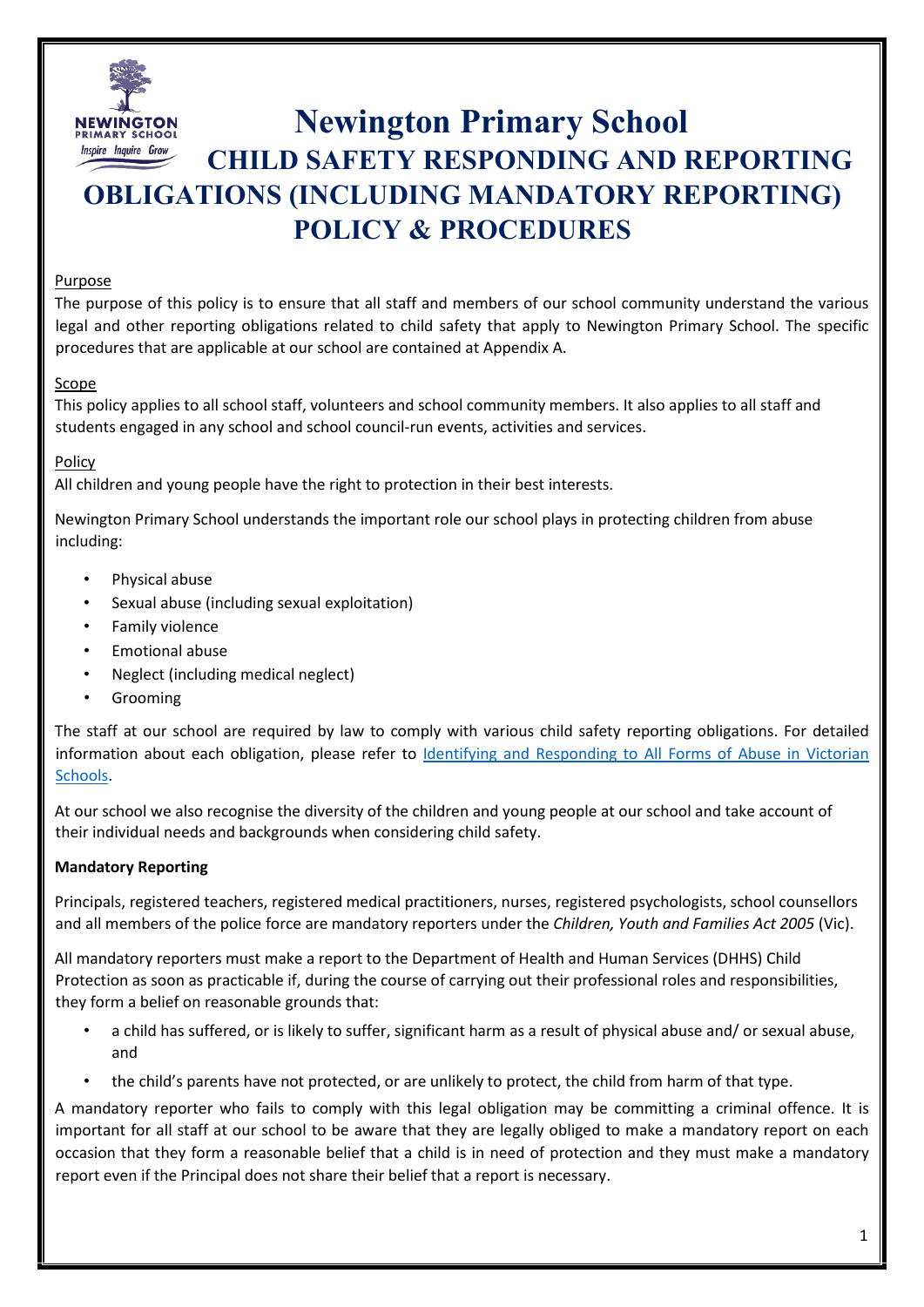At our school, all mandated school staff must undertake the *Mandatory Reporting and Other Obligations eLearning Module* annually. We also encourage all other staff to undertake this module, even where they are not mandatory reporters.

For more information about Mandatory Reporting see the Department's *School Policy and Advisory Guide*[: Child](http://www.education.vic.gov.au/school/principals/spag/safety/Pages/childprotectobligation.aspx) [Protection – Reporting Obligations.](http://www.education.vic.gov.au/school/principals/spag/safety/Pages/childprotectobligation.aspx) 

## Child in need of protection

Any person can make a report to DHHS Child Protection (131 278 – 24 hour service) if they believe on reasonable grounds that a child is in need of protection.

The policy of the Department of Education and Training (DET) requires **all staff** who form a reasonable belief that a child is in need of protection to report their concerns to DHHS or Victoria Police, and discuss their concerns with the school leadership team.

For more information about making a report to DHHS Child Protection, see the Department's *School Policy and Advisory Guide*: [Child Protection – Making a Report](http://www.education.vic.gov.au/school/principals/spag/safety/Pages/childprotectreporting.aspx) [a](http://www.education.vic.gov.au/school/principals/spag/safety/Pages/childprotectreporting.aspx)nd [Four Critical Actions for Schools: Responding to Incidents,](https://www.education.vic.gov.au/Documents/about/programs/health/protect/FourCriticalActions_ChildAbuse.pdf) [Disclosures and Suspicions of Child Abuse.](https://www.education.vic.gov.au/Documents/about/programs/health/protect/FourCriticalActions_ChildAbuse.pdf) 

At our school we also encourage all staff to make a referral to Child FIRST when they have significant concern for a child's wellbeing. For more information about making a referral to Child FIRST see the School Policy and Advisory Guide[: Child Protection – Reporting Obligations.](https://www.education.vic.gov.au/school/principals/spag/safety/Pages/childprotectobligation.aspx) 

## Reportable Conduct

Our school must notify the Department's Employee Conduct Branch (9637 2594) if we become aware of an allegation of 'reportable conduct'.

There is an allegation of reportable conduct where a person has formed a reasonable belief that there has been:

- a sexual offence (even prior to criminal proceedings commencing), sexual misconduct or physical violence committed against, with or in the presence of a child;
- behaviour causing significant emotional or physical harm to a child;
- significant neglect of a child; or
- misconduct involving any of the above.

The Department, through the Employee Conduct Branch, has a legal obligation to inform the Commission for Children and Young People when an allegation of reportable conduct is made.

Our Principal must notify the Department's Employee Conduct Branch of any reportable conduct allegations involving current or former teachers, contractors, volunteers (including parents), allied health staff and school council employees.

If school staff become aware of reportable conduct by any person in the above positions, they should notify the school principal immediately. If the allegation relates to the Principal, they should notify the Regional Director.

For more information about Reportable Conduct see the Department's *School Policy and Advisory Guide*[: Reportable](http://www.education.vic.gov.au/school/principals/spag/safety/Pages/reportableconductscheme.aspx) [Conduct Scheme.](http://www.education.vic.gov.au/school/principals/spag/safety/Pages/reportableconductscheme.aspx) 

## Failure to disclose offence

Reporting child sexual abuse is a community-wide responsibility. All adults (ie persons aged 18 years and over), not just professionals who work with children, have a legal obligation to report to Victoria Police, as soon as practicable, where they form a 'reasonable belief' that a sexual offence has been committed by an adult against a child under the age of 16 by another person aged 18 years or over.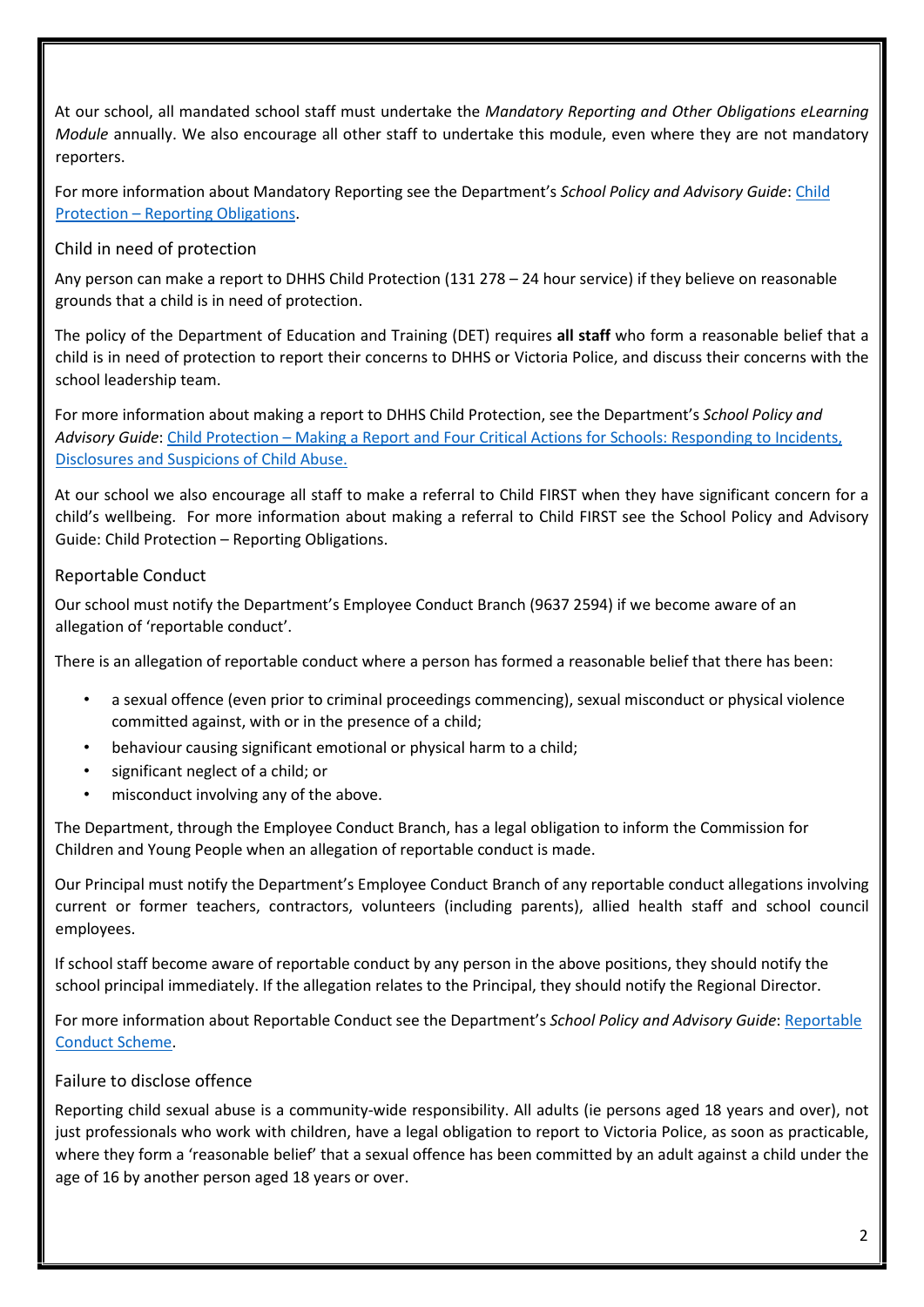Failure to disclose information to Victoria Police (by calling 000 or local police station) as soon as practicable may amount to a criminal offence unless a person has a 'reasonable excuse' or exemption from doing so.

"Reasonable belief" is not the same as having proof. A 'reasonable belief' is formed if a reasonable person in the same position would have formed the belief on the same grounds.

For example, a 'reasonable belief' might be formed when:

- a child states that they have been sexually abused
- a child states that they know someone who has been sexually abused (sometimes the child may be talking about themselves)
- someone who knows a child states that the child has been sexually abused
- professional observations of the child's behaviour or development leads a mandated professional to form a belief that the child has been sexually abused
- signs of sexual abuse leads to a belief that the child has been sexually abused.

"Reasonable excuse" is defined by law and includes:

- fear for the safety of any person including yourself or the potential victim (but not including the alleged perpetrator or an organisation)
- where the information has already been disclosed, for example, through a mandatory report to DHHS Child Protection.

For more information about this reporting obligation, see the Department's *School Policy and Advisory Guide*: [Failure](http://www.education.vic.gov.au/school/principals/spag/safety/Pages/childprotectobligation.aspx) [to disclose offence.](http://www.education.vic.gov.au/school/principals/spag/safety/Pages/childprotectobligation.aspx) 

## Failure to protect offence

This reporting obligation applies to school staff in a position of authority. This can include principals, assistant principals and campus principals. Any staff member in a position of authority who becomes aware that an adult associated with their school (such as an employee, contractor, volunteer or visitor) poses a risk of sexual abuse to a child under the age of 16 under their care, authority or supervision, must take all reasonable steps to remove or reduce that risk.

This may include removing the adult (ie persons aged 18 years and over) from working with children pending an investigation and reporting your concerns to Victoria Police.

If a school staff member in a position of authority fails to take reasonable steps in these circumstances, this may amount to a criminal offence.

For more information about this reporting obligation, see the Department's *School Policy and Advisory Guide*: [Failure](http://www.education.vic.gov.au/school/principals/spag/safety/Pages/childprotectobligation.aspx) [to protect offence.](http://www.education.vic.gov.au/school/principals/spag/safety/Pages/childprotectobligation.aspx) 

#### **Grooming**

Grooming is a criminal offence under the *Crimes Act 1958* (Vic). This offence targets predatory conduct undertaken by an adult to prepare a child, under the age of 16, to engage in sexual activity at a later time. Grooming can include communicating and/or attempting to befriend or establish a relationship or other emotional connection with the child or their parent/carer.

For more information about this offence and reporting obligations see[: Child Exploitation and Grooming.](https://www.education.vic.gov.au/school/teachers/health/childprotection/Pages/expolitationgrooming.aspx)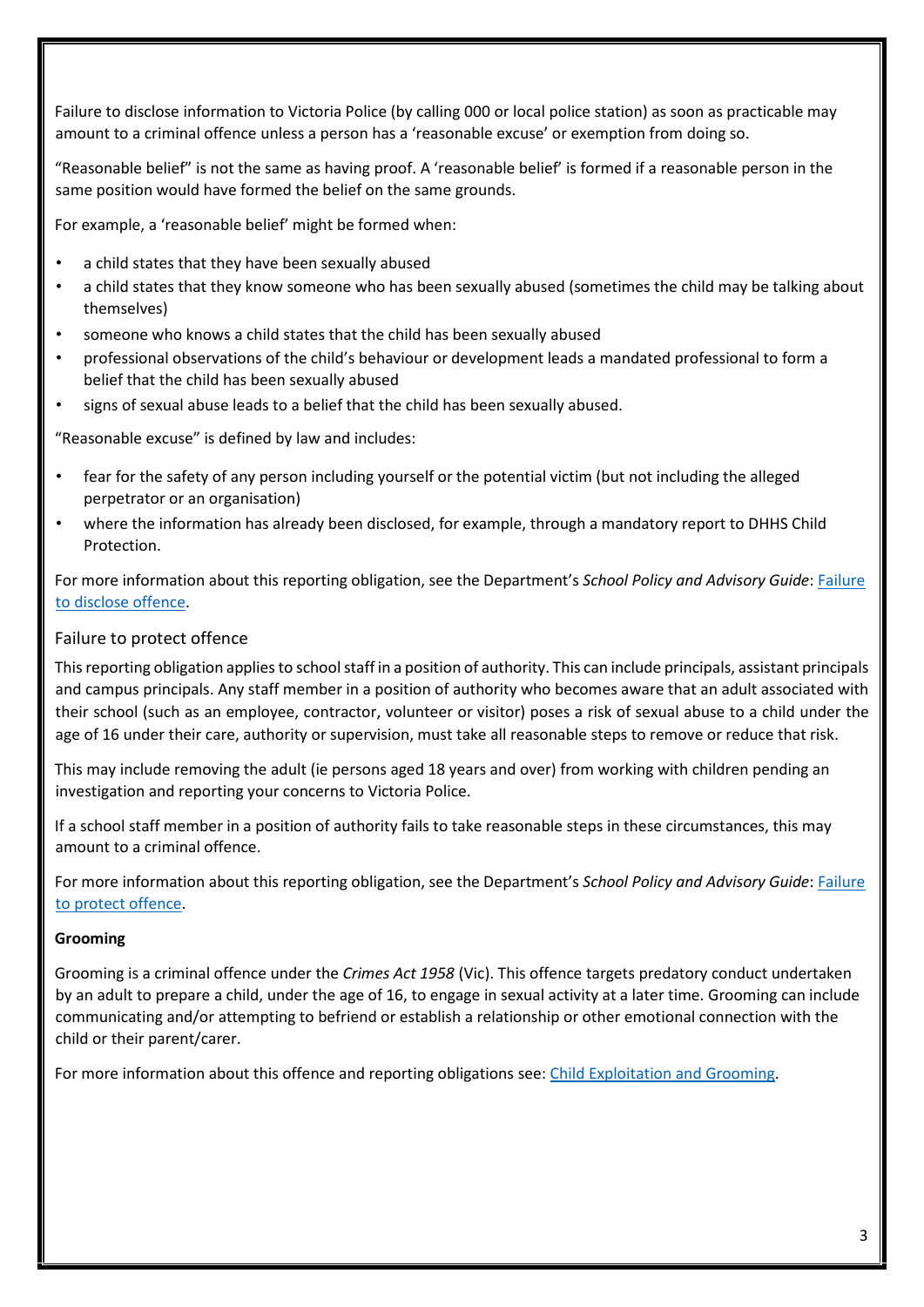## **Communication**

This policy will be communicated to our school community in the following ways:

- Available publicly on our school's website
- Included in staff induction processes and staff training
- Included in staff handbook/manual (Policy Folder)
- Discussed at staff briefings/meetings as required
- Hard copy available from school administration upon request

Related policies and further information

Child Safety Policy

Review cycle

This policy was last updated in 2020 and is scheduled for review in 2022.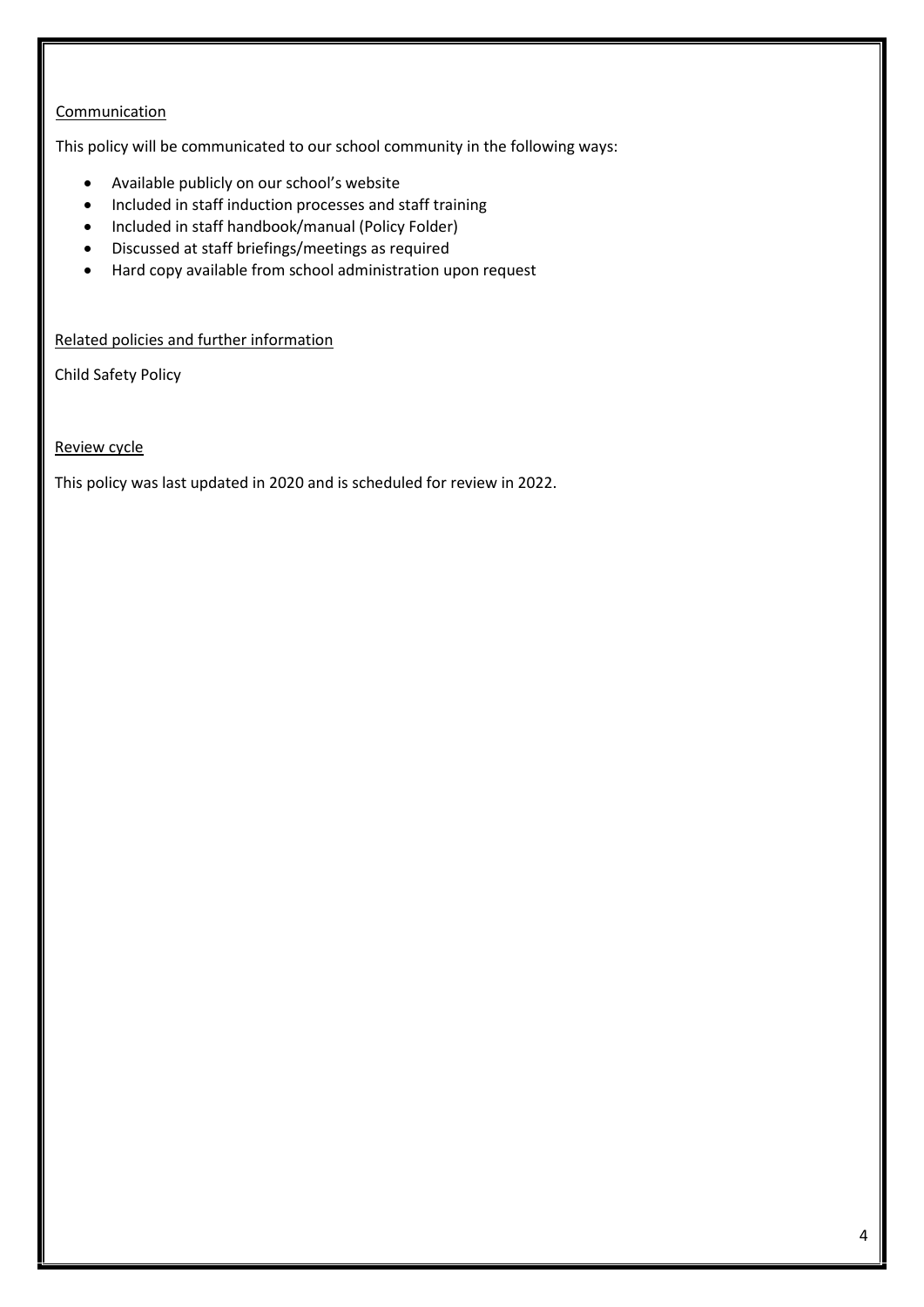## APPENDIX A –

# CHILD SAFETY RESPONDING AND REPORTING PROCEDURES AT NEWINGTON PRIMARY SCHOOL

## **For students**

- All students should feel safe to speak to any staff member to raise any concerns about their safety or any other concerns that they have.
- If a student does not know who to approach, they should start with the Assistant Principal

## **Managing disclosures made by students**

*When managing a disclosure you should:* 

- listen to the student and allow them to speak
- stay calm and use a neutral tone with no urgency and where possible use the child's language and vocabulary (you do not want to frighten the child or interrupt the child)
- be gentle, patient and non-judgmental throughout
- highlight to the student it was important for them to tell you about what has happened
- assure them that they are not to blame for what has occurred
- do not ask leading questions, for example gently ask, "What happened next?" rather than "Why?"
- be patient and allow the child to talk at their own pace and in their own words
- do not pressure the child into telling you more than they want to, they will be asked a lot of questions by other professionals and it is important not to force them to retell what has occurred multiple times
- reassure the child that you believe them and that disclosing the matter was important for them to do
- use verbal facilitators such as, "I see", restate the child's previous statement, and use non-suggestive words of encouragement, designed to keep the child talking in an open-ended way ("what happened next?")
- tell the child in age appropriate language you are required to report to the relevant authority to help stop the abuse, and explain the role of these authorities if appropriate (for a young child this may be as simple as saying "I will need to talk to people to work out what to do next to help you").

## *When managing a disclosure you should AVOID:*

- displaying expressions of panic or shock
- asking questions that are investigative and potentially invasive (this may make the child feel uncomfortable and may cause the child to withdraw)
- going over the information repeatedly (you are only gathering information to help you form a belief on reasonable grounds that you need to make a report to the relevant authority)
- making any comments that would lead the student to believe that what has happened is their fault
- making promises to the child about what will occur next or that things will be different given the process can be unpredictable and different for each child depending on their circumstances (instead reassure them that you and others will do your best to help).

## **General procedures**

Our school will follow the *[Four Critical Actions for Schools: Responding to Incidents, Disclosures and Suspicions of](https://www.education.vic.gov.au/Documents/about/programs/health/protect/FourCriticalActions_ChildAbuse.pdf) [Child Abuse](https://www.education.vic.gov.au/Documents/about/programs/health/protect/FourCriticalActions_ChildAbuse.pdf)* (Four Critical Actions) when responding to incidents, disclosures and suspicions of child abuse.

All staff at our school who believe that a child is in need of protection, even if it doesn't meet the threshold required for mandatory reporting or the staff member is not a mandatory reporter, should in the first instance, speak to the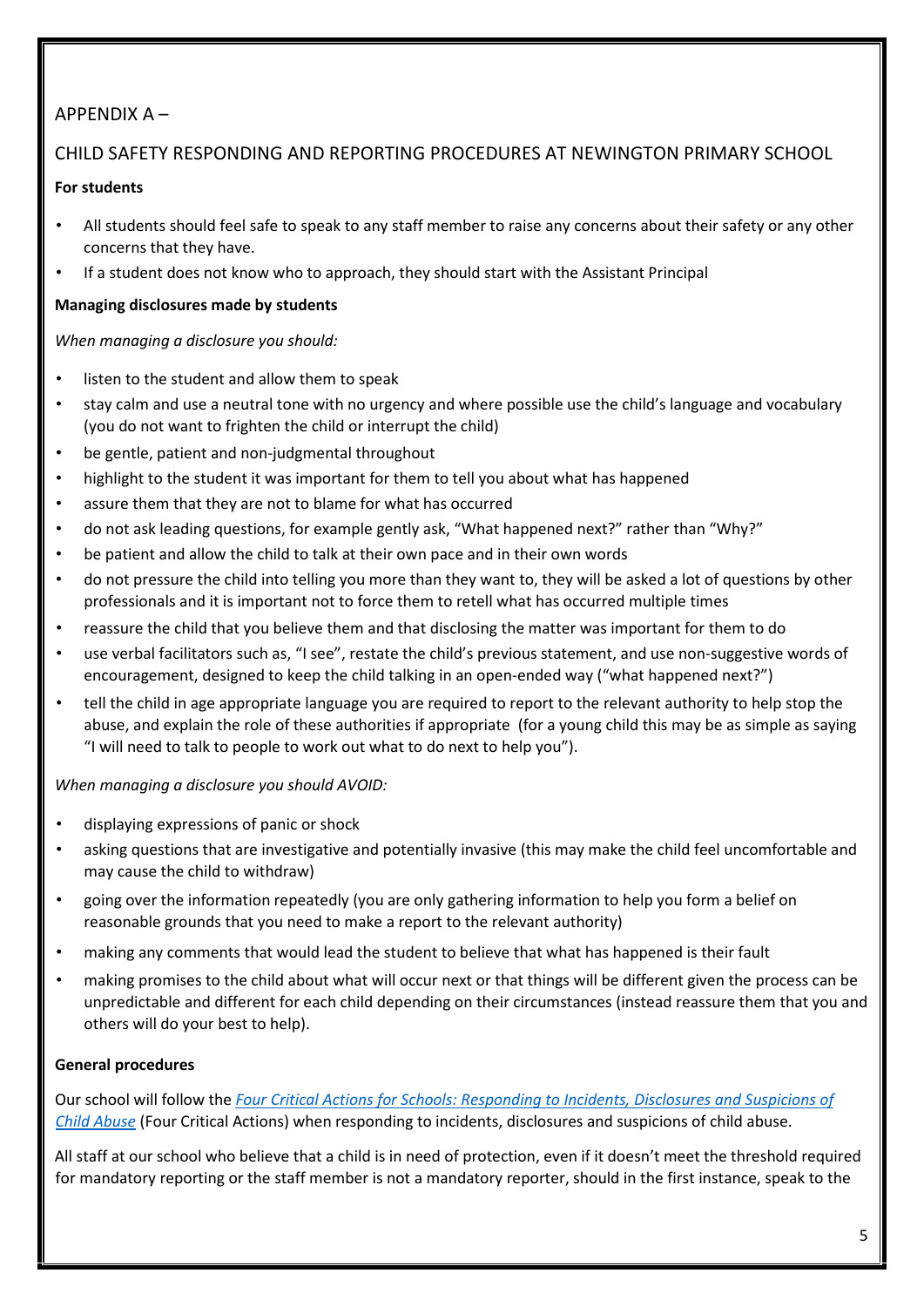Assistant Principal or should make the required reports to DHHS Child Protection and/or Victoria Police as necessary.

At our school the Assistant Principal will be responsible for monitoring overall school compliance with this procedure.

Nothing in this procedure prevents a staff member or any other person from reporting to the relevant authorities if they form a reasonable belief that a child is at risk of abuse.

## **Reporting suspicions, disclosures or incidents of child abuse**

### *Responsibilities of all school staff*

If a school staff member reasonably suspects or witnesses an incident of child abuse or receives a disclosure of child abuse, they must:

- If a child is at immediate risk of harm, separate alleged victims and others involved, administer first aid and call 000.
- Speak to the Assistant Principal or Principal as soon as possible, who will follow the [Four Critical Actions.](https://www.education.vic.gov.au/Documents/about/programs/health/protect/FourCriticalActions_ChildAbuse.pdf)
- Make detailed notes of the incident or disclosure and ensure that those notes are kept and stored securely/
- If the staff member is a mandatory reporter and reasonably believes that a student has suffered physical and/or sexual abuse from which the child's parents have not protected the child, they must make a report to DHHS Child Protection.
- If the staff member has formed a 'reasonable belief' that a sexual offence has been against a child, they must make a report to Victoria Police.

In circumstances where a member of the leadership team disagrees that a report needs to be made, but the staff member has formed a 'reasonable belief' that the child is in need of protection and/or has been the victim of sexual abuse, the staff member must still contact DHHS Child Protection and/or Victoria Police to make the report.

## *Responsibilities of Assistant Principal*

The Assistant Principal is responsible for promptly managing the school's response to an incident, suspicion or disclosure of child abuse, and ensuring that the incident, suspicion or disclosure is taken seriously. The Assistant Principal is also responsible for responding appropriately to a child who makes or is affected by an allegation of child abuse.

If the Assistant Principal receives a report from a school staff member or member of the school community of a suspicion, disclosure or incident of child abuse, they must:

- Follow th[e Four Critical Actions](https://www.education.vic.gov.au/Documents/about/programs/health/protect/FourCriticalActions_ChildAbuse.pdf) [a](https://www.education.vic.gov.au/Documents/about/programs/health/protect/FourCriticalActions_ChildAbuse.pdf)s soon as possible, including:
	- o Responding to an emergency
	- o Reporting to authorities/referring to services
	- $\circ$  Contacting parents/carers and  $\circ$  Providing ongoing support.
- Make detailed notes of the incident or disclosure, including actions taken and ensure that those notes are kept and stored securely. They are also responsible for ensuring that any staff member who reported the incident, disclosure or suspicion to them also makes and keeps notes of the incident.
- At our school the Principal and/or Assistant Principal will be responsible for ensuring that there is a prompt response to the disclosure and that the child is appropriately supported.

If the Principal or Assistant Principal is unavailable, a member of the leadership team will take on the role and responsibilities described in this section.